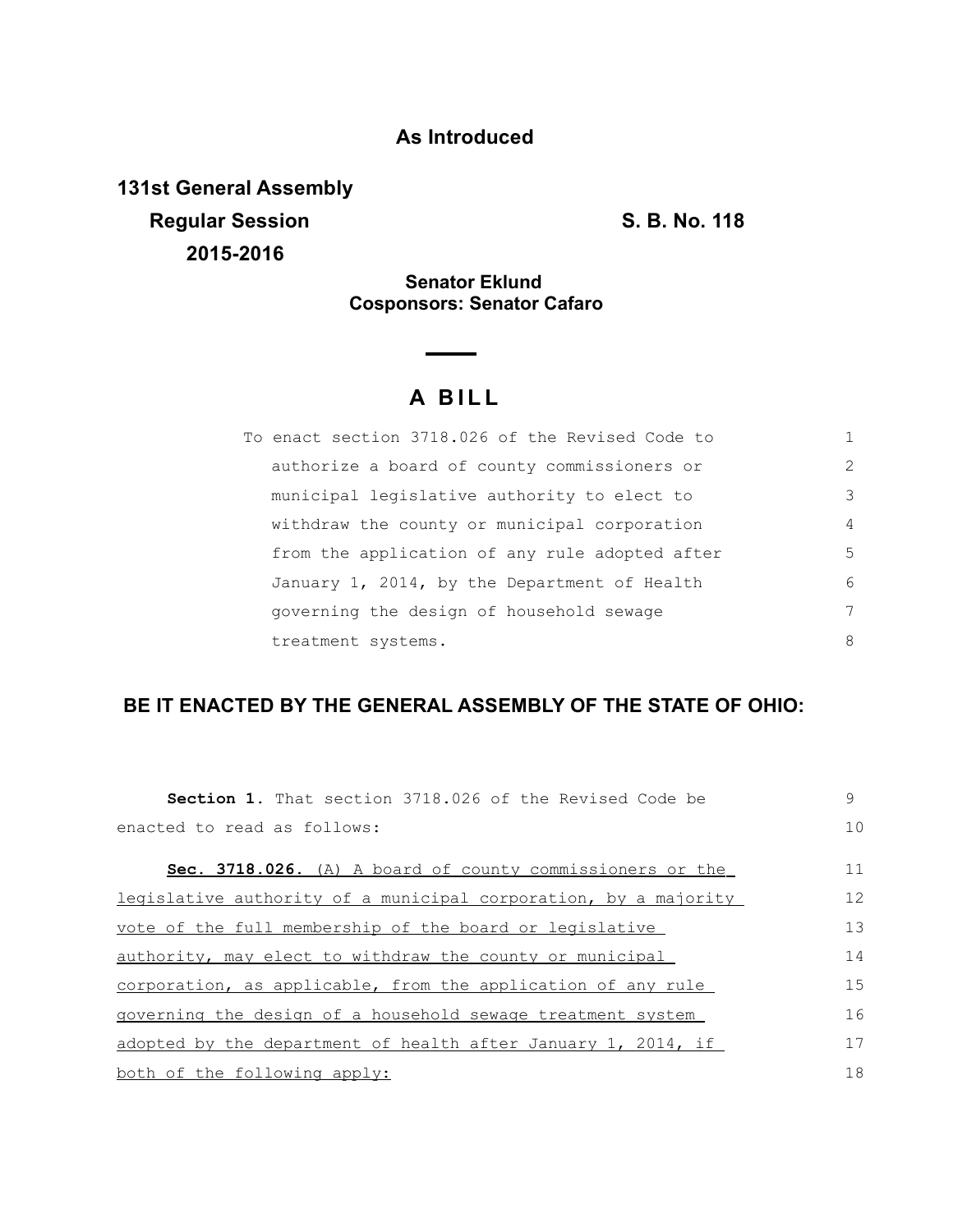| (1) The board or legislative authority demonstrates to the       | 19 |
|------------------------------------------------------------------|----|
| department that for each year in a period of three consecutive   | 20 |
| years after December 31, 2010, at least ninety per cent of a     | 21 |
| statistically significant sample of the household sewage         | 22 |
| treatment systems operating within the county or municipal       | 23 |
| corporation complied with the requirements established in the    | 24 |
| <u>rules adopted by the department governing the design of</u>   | 25 |
| household sewage treatment systems that existed on January 1,    | 26 |
| <u>2014.</u>                                                     | 27 |
| (2) The board of health of the applicable health district        | 28 |
| has established and maintains a program to inspect and test a    | 29 |
| household sewage treatment system operating within the county or | 30 |
| municipal corporation, as applicable, prior to, at the time of,  | 31 |
| or within a reasonable time after the transfer of ownership of   | 32 |
| property served by the household sewage treatment system.        | 33 |
| (B) If a board of county commissioners or the legislative        | 34 |
| authority of a municipal corporation votes to elect to withdraw  | 35 |
| the county or municipal corporation, as applicable, from the     | 36 |
| application of rules under division (A) of this section, the     | 37 |
| board of health of the applicable health district shall          | 38 |
| administer within the county or municipal corporation the rules  | 39 |
| adopted by the department governing the design of a household    | 40 |
| sewage treatment system that existed on January 1, 2014.         | 41 |
| (C) A board of county commissioners or the legislative           | 42 |
| authority of a municipal corporation that votes to elect to      | 43 |
| withdraw the county or municipal corporation, as applicable,     | 44 |
| from the application of rules under division (A) of this section | 45 |
| shall prepare a report of the results of the inspections and     | 46 |
| tests conducted under division (A)(2) of this section and shall  | 47 |
| submit the report to the department by the first of March of     | 48 |